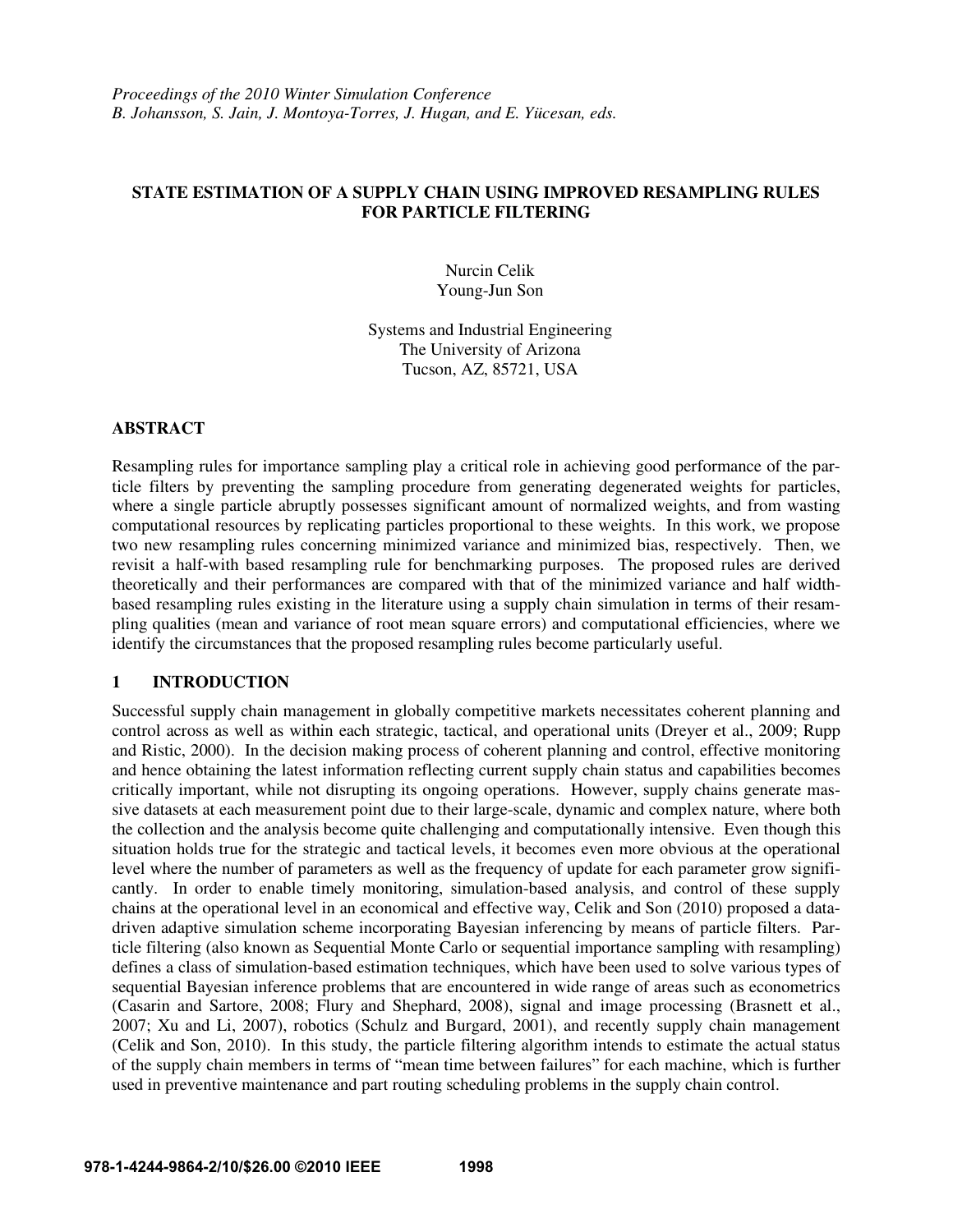The idea behind the particle filtering resides in effective sampling from a sequence of probability distributions, and the algorithm is structurally composed of two major steps including importance sampling and resampling. Resampling, by definition is drawing repeated samples from subsets of available data based on a given criteria. It plays a critical role in the performance of the particle filter as it may resolve the potential issues of weight degeneration where after a few iterations, all but one particle will have negligible weight (Ristic et al., 2004) and waste of computational resources by replicating particles in proportion to their weights. In this work, we enhance the efficiency of the generic particle filtering algorithms by presenting improvements in their resampling techniques, namely variance-based resampling and biasbased resampling efficiency rules, respectively. Then, we revisit a half width-based resampling rule for benchmarking purposes. Here, all these three resampling rules arise from three distinct statistical standpoints. The proposed rules are first derived theoretically and their performances are benchmarked against the performances of the resampling rule developed by Kong et al. (1994) and half width-based resampling rule revisited in this work in terms of their resampling qualities and computational efficiencies using a simulation study.

# **2 PROPOSED RESAMPLING RULES FOR PARTICLE FILTERING ALGORITHMS**

In order to provide a consistent notation throughout the article, we briefly describe the sequence of operations of generic particle filter in Figure 1, where a random vector  $\mathbf{x}_k = [\mathbf{x}_{k}^1, \mathbf{x}_{k}^2, \mathbf{x}_{k}^3, \dots, \mathbf{x}_{k}^i]$ ,  $i = 1, ..., N<sub>s</sub>$  is assumed to be with distribution  $p(x)$ , the proposal distribution  $q(x|z)$  is assumed to approximate the posterior  $p(x|z)$  and  $q(x|z) \sim p(z|x)p(x)$ , k stands for the iteration number,  $N_s$  denotes the sample size,  $\mathbf{x}_0^1$  denotes each individual sample drawn at iteration 0,  $q(\mathbf{x}_k|\mathbf{x}_{k-1}^i,\mathbf{z}_k)$  is the proposal density,  $\mathbf{z}_{1:k}$  are the measurements from times 1 to *k*, and  $\delta$  is the Dirac peak. In this work, our focus is to develop efficient resampling rules to be used as part of Step 2 of the algorithm given in Figure 1.

Algorithm 1: Generic Particle Filter Algorithm  
\n[Step 0: Initialization]  
\n[Step 1: Importance Sampling]  
\nSet 
$$
k = k + 1
$$
  
\nFor  $i = 1, ..., N_s$ , sample  $\tilde{\mathbf{x}}_k^i \sim q(\mathbf{x}_k | \mathbf{x}_{k-1}^i, \mathbf{z}_k)$  and set  $\tilde{\mathbf{x}}_{0:k}^i = (\mathbf{x}_{0:k-1}^i, \mathbf{x}_k^i)$   
\nFor  $i = 1, ..., N_s$ , evaluate the importance weights via  $\tilde{\mathbf{w}}_k^i = \tilde{\mathbf{w}}_{k-1}^i [\frac{p(\mathbf{x}_k | \mathbf{x}_{k-2}^i, \mathbf{z}_{k-1})}{q(\mathbf{x}_k^i | \mathbf{x}_{k-2}^i, \mathbf{z}_{k-2})}]$   
\nNormalize the importance weights via  $\mathbf{w}_k^i = \frac{\tilde{\mathbf{w}}_k^i}{\sum_{j=1}^{N_s} \tilde{\mathbf{w}}_k^j}$   
\n[Step 2: Resampling]  
\nResample  $N_s$  particles randomly with replacement from the current particle set  $\tilde{\mathbf{x}}_{0:k}^i$ ;  $i = 1, ..., N_s$   
\nwith probabilities proportional to  $\mathbf{w}_k^i$   
\nFor each particle  $\mathbf{x}_{0:k}^i$ ;  $i = 1, ..., N_s$ , set  $\mathbf{w}_k^i = \frac{1}{N_s}$   
\nSet  $k = k+1$   
\nGo to Step 1 as the next measurement arrives  
\n[Step 3: Estimation]  
\nEstimate functions (i.e.,  $h(\mathbf{x})$ ) of the true posterior via  $p(\mathbf{x}_k | \mathbf{z}_{1:k}) \approx \sum_{i=1}^{N_s} \mathbf{w}_k^i \delta(\mathbf{x}_{0:k} - \mathbf{x}_{0:k}^i)$ 

Figure 1: Operations of generic particle filter (sequential importance sampling with resampling)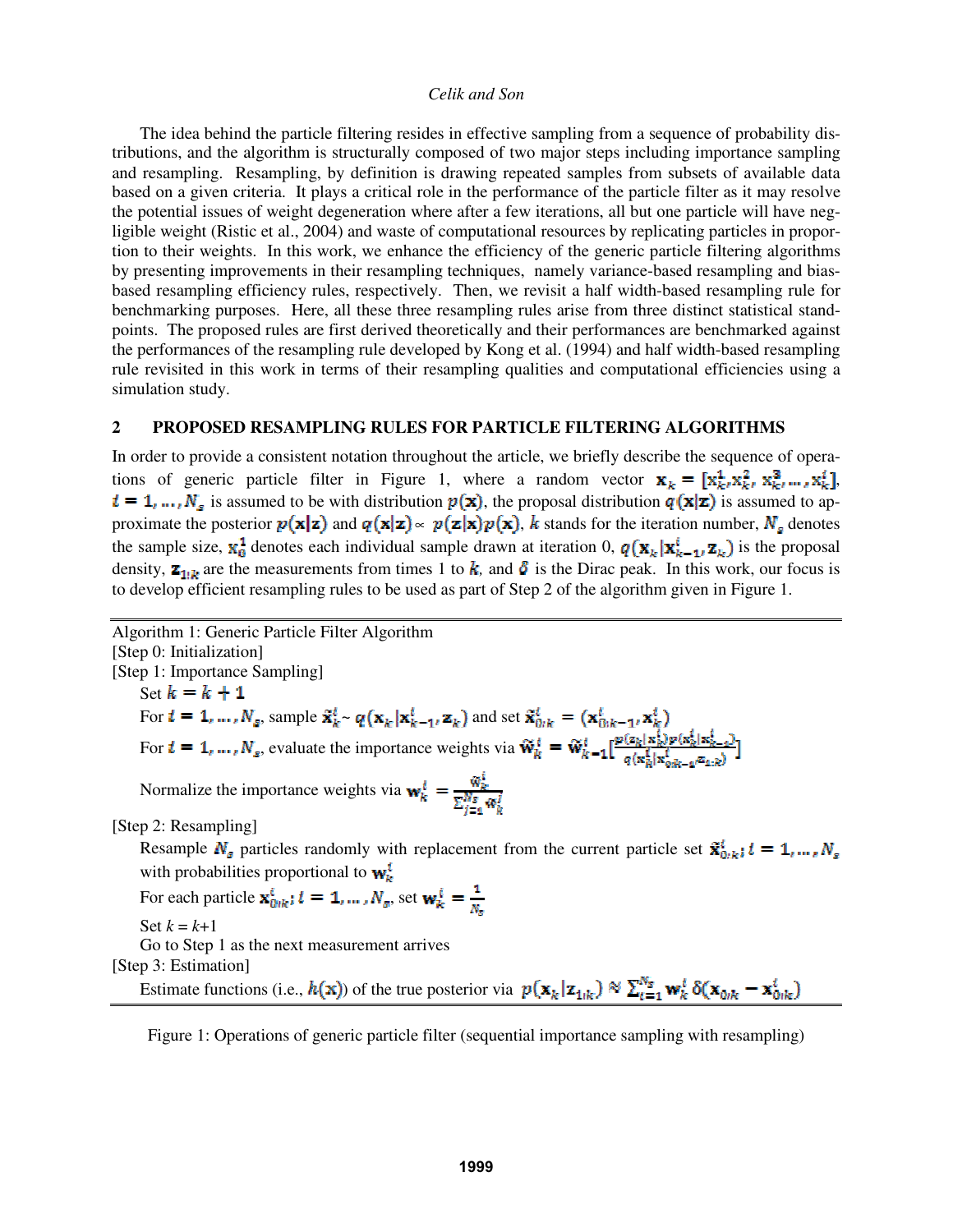#### **2.1 Importance Sampling**

Following the same notation that is provided before in generic particle filtering algorithm (see Figure 1), we consider a random vector  $\mathbf{x}_k = [\mathbf{x}_k^1, \mathbf{x}_k^2, \mathbf{x}_k^3, ..., \mathbf{x}_k^i], i = 1, ..., N_s$  with new samples of size  $N_s$  for each iteration  $\bf{k}$ . However, throughout this section, by hiding the index  $\bf{k}$ , we use only the random vector  $\mathbf{x} = [x^1, x^2, x^3, ..., x^i]$  to represent the sample of any iteration k to facilitate explanation. Here, random variable **x** is assumed to have the probability density function  $p(x)$  (or probability mass function) and a function  $h(x)$  (which is described below). In Step 3 of the particle filtering algorithm, our goal is to estimate the expected value of a function h of **x** (e.g.,  $\mu$ ), where  $\mu = E_p[h(\mathbf{x})] = \int h(\mathbf{x})p(\mathbf{x})d\mathbf{x}$ , using the Monte Carlo approximation provided in (1). Here,  $\hat{\mu}_1$  is an unbiased estimate of  $\mu$ .

$$
\hat{\mu}_1 = \frac{1}{N_S} \sum_{i=1}^{N_S} h(\mathbf{x}^i)
$$
\n(1)

where  $X^1$ ,  $X^2$ ,  $X^3$ , ...,  $X^{N_S}$  are independent samples drawn from  $p(x)$ .

 Importance sampling (Kong, 1992; Ristic 2004) suggests estimating properties of a desired distribution (e.g., the expected value in our case), while having samples generated from a different alternative distribution rather than the original distribution of interest when the original distribution is not known or very hard to generate samples from. In this work, we represent that alternative distribution as  $f(\mathbf{x})$ . Using this alternative distribution, we can denote  $\mu$  as given in (2), and its unbiased Monte Carlo estimate,  $\hat{\mu}_2$ , as given in (3).

$$
\mu = \int \frac{h(x)p(x)}{f(x)} f(x) dx = \int h(x)w(x)f(x) dx = E_f[h(x)w(x)] \tag{2}
$$

$$
\hat{\mu}_2 = \frac{\sum_{i=1}^{N_S} h(\mathbf{x}^i) \mathbf{w}(\mathbf{x}^i)}{N_S} \tag{3}
$$

$$
\overline{w} = \frac{1}{N_S} \sum_{1}^{N_S} w(\mathbf{x}^i) \quad \text{and} \quad w'(\mathbf{x}^i) = \frac{w(\mathbf{x}^i)}{\overline{w}} \tag{4}
$$

where  $w(\mathbf{x}) = p(\mathbf{x})/f(\mathbf{x})$ , and  $w(\mathbf{x}^i)$  and  $w'(\mathbf{x}^i)$  are the importance sampling weight of sample *i* and its normalized version, respectively.

The reason behind the introduction of term  $w^{t}(x^{t})$  is the fact that while  $E_{f}[w(x)] = 1$ , the sample mean  $\overline{w}$  might not necessarily be equal to  $E_f[w(\mathbf{x})]$ . Therefore, the term  $w'(\mathbf{x}^t)$  is introduced by having a sample mean of one by its normalized definition, to resolve this bias issue, and force  $\bar{w}$  to be an unbiased estimate of  $E_f[w(x)]$ . Our estimate of  $\mu$  can be represented as in (5).

$$
\hat{\mu}_3 = \frac{\sum_{s}^{N_S} h(\mathbf{x}^i) w'(x^i)}{N_S} = \frac{\frac{4}{N_S} \sum_{s}^{N_S} h(\mathbf{x}^i) w(\mathbf{x}^i)}{\frac{4}{N_S} \sum_{s}^{N_S} w(\mathbf{x}^i)} = \frac{\bar{z}}{\bar{w}} \quad \text{where} \quad z = h(\mathbf{x}) w(\mathbf{x}) \tag{5}
$$

In this work, we have developed an improved stratified resampling rule based on the efficiency of  $\hat{\mu}_3$ using the ratio of  $Var_{r}[\mu_{3}]/Var_{v}[\mu_{1}]$  as a measure of relative efficiency between sampling from  $p(x)$  and  $f(x)$ . In the prior literature (Kitagawa, 1996; Kong, 1992), in several cases, the estimation of the ratio  $Var_{\mathbf{f}}[\hat{\mu}_3]/Var_n[\hat{\mu}_1]$  is made via the Delta method which is a generalized combination form of central limit theorem and Slutsky's theorem. In some other particular cases, the approximation of the aforementioned ratio highly relies on the first order Taylor series expansion assuming that the higher order terms are negligible. In this study, we relax this quite strong assumption given the fact that the current sampling accuracy has a significant impact on determining the future sampling steps. In particular, we use the second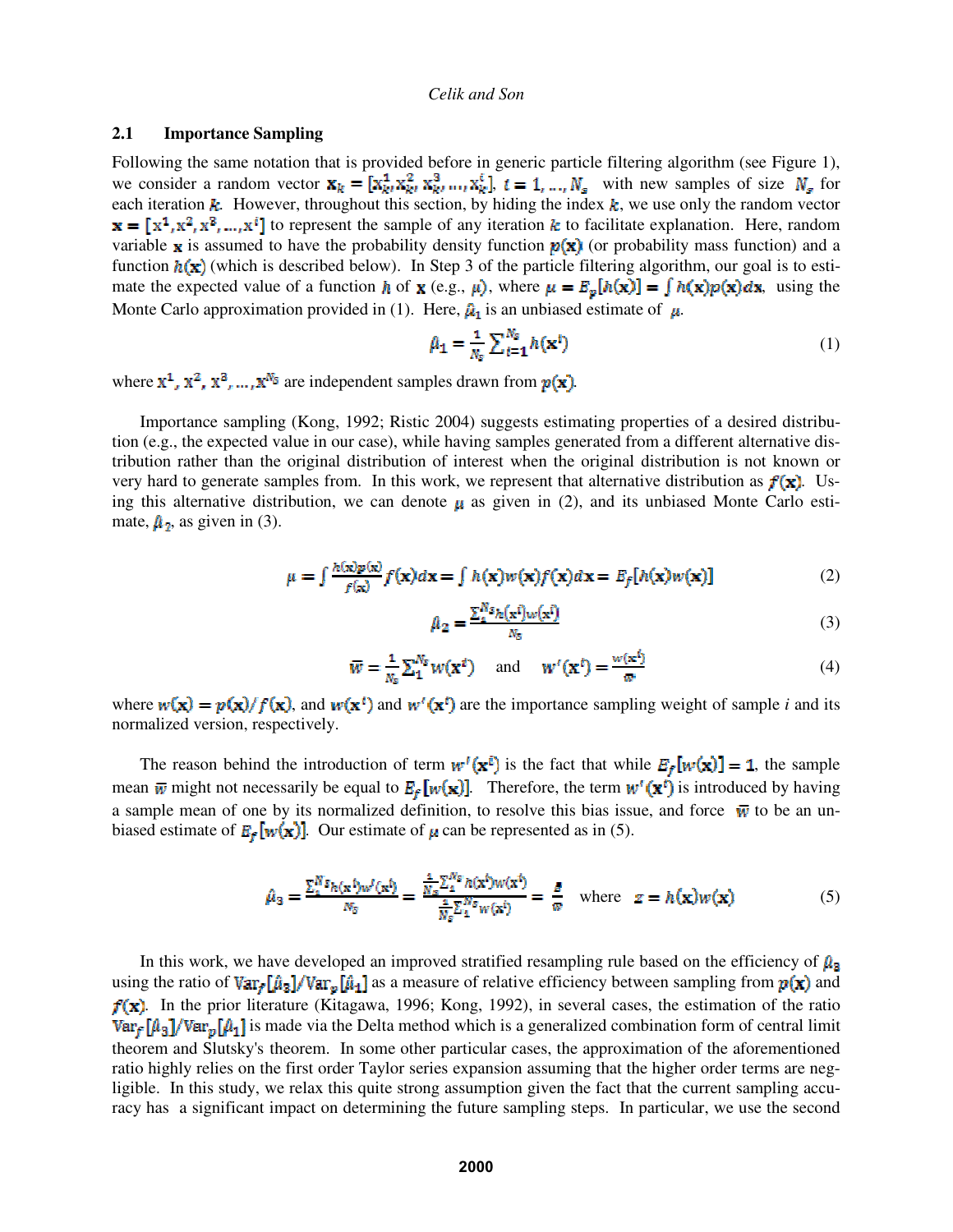order Taylor series expansion of ratio of variables in order to obtain a closed form solution that can be practically useful and efficient when employed in the particle filtering algorithms.

## **2.2 Closed Form Representation of the Variance of Ratio of Variables using Theorem of Taylor Series Expansion**

In this section, we provide the proof to obtain a closed form formula of the variance of ratio of variables using the theorem of Taylor series expansion. The widely known Taylor series expansion of any function **g** of two variables (i.e.,  $g(x, y)$ ) can be found in earlier derivations shown by Guterman and Nitecki (2006), and Randall (2006). In this work, however, we are interested in the application of the Taylor expansion in a variance function of ratio of variables where we make use of the second order expansion in particular while the derivation of closed form formula is provided for any order  $n$ .

Let us consider a function of two variables  $g(x, y)$ , whose total change of the function can be due to changes either in variable  $x$  or variable  $y$ . Therefore, if  $dx$  and  $dy$  are assumed to be constant, the direction of the mentioned change in the  $(x, y)$  plane can be shown by (6).

$$
dg = dx \frac{\partial g}{\partial x} + dy \frac{\partial g}{\partial y} \tag{6}
$$

Next, the chain of equations which derives the second total differential of the function  $g(x, y)$  by taking the differential of the first total differential of  $g(x, y)$ , is shown in (7)-(10).

$$
d^2g = dx \frac{\partial(dg)}{\partial x} + dy \frac{\partial(dg)}{\partial y}; \quad d^2g = dx \frac{\partial(dx \frac{\partial g}{\partial x} + dy \frac{\partial g}{\partial y})}{\partial x} + dy \frac{\partial(dx \frac{\partial g}{\partial x} + dy \frac{\partial g}{\partial y})}{\partial y}
$$
(7)  

$$
d^2g = dx \frac{\partial(dx \frac{\partial g}{\partial x} + dy \frac{\partial g}{\partial y})}{\partial x} + dy \frac{\partial(dx \frac{\partial g}{\partial x} + dy \frac{\partial g}{\partial y})}{\partial y}; \quad d^2g = (dx)^2 \frac{\partial^2 g}{\partial x^2} + 2 dx dy \frac{\partial^2 g}{\partial x \partial y} + (dy)^2 \frac{\partial^2 g}{\partial y^2}
$$
  

$$
d^2g = (dx \frac{\partial g}{\partial x} + dy \frac{\partial g}{\partial y})^2 g(x, y)
$$

Here, the generalization of the derivation given in  $(7)$  to the total differential of order  $n$  yields to  $(8)$ .

$$
d^n g = \left( dx \frac{\partial}{\partial x} + dy \frac{\partial}{\partial y} \right)^n g(x, y) \tag{8}
$$

By using the closed form shown in (8), the Taylor series expansion of  $g(x, y)$  for the neighborhood of the point  $(a, b)$  can be written as in (9).

$$
g(x,y) = g(a,b) + \left[ (x-a)\frac{\partial}{\partial x} + (y-b)\frac{\partial}{\partial y} \right]g + \frac{1}{2!} \left[ (x-a)\frac{\partial}{\partial x} + (y-b)\frac{\partial}{\partial y} \right]^2 g + \dots \quad (9)
$$

 At this point, by using the closed form formula shown in (9) for the second order Taylor series expansion, our function of ratio of variables  $g(x, y) = y/x$  can be approximated via the series of (10)-(13) around the neighborhood of the point  $(a, b)$ .

$$
g(x, y) = y/x \tag{10}
$$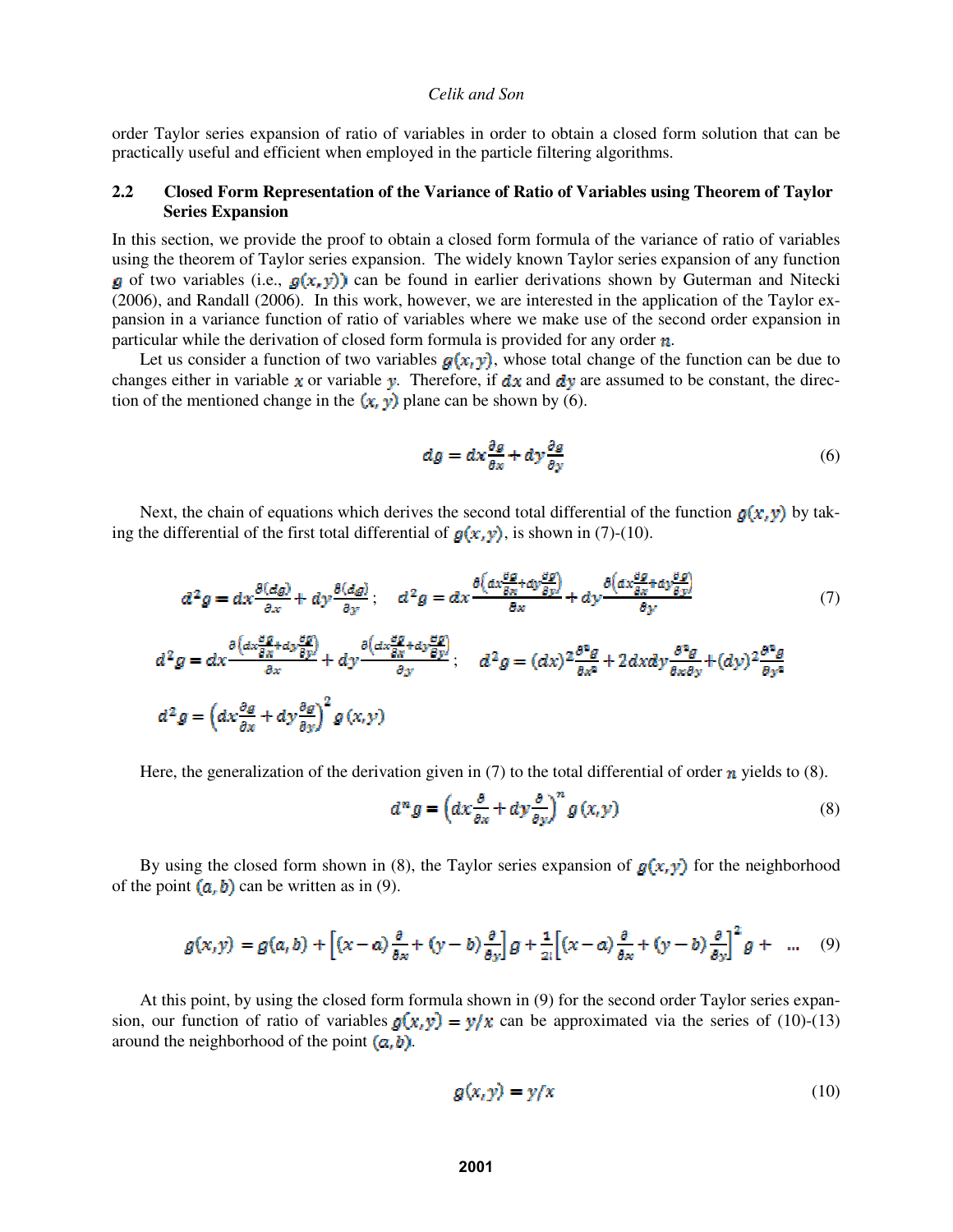$$
dg = dx \frac{\partial g}{\partial x} + dy \frac{\partial g}{\partial y} = \left[ -\frac{y}{x^2} (x - a) + \frac{1}{x} (y - b) \right]
$$
(11)

where  $dx \frac{\partial g}{\partial x} = -\frac{y}{x^2}(x-a)$  and  $dy \frac{\partial g}{\partial y} = \frac{1}{x}(y-b)$ 

$$
d^2g = dx\frac{\partial(dg)}{\partial x} + dy\frac{\partial(dg)}{\partial y} = [(x-a)(\frac{-2ay}{x^2} + \frac{b}{x^2}) + (y-b)(\frac{a}{x^2})]
$$
(12)

where  $\frac{\partial (dg)}{\partial x} = \left(-\frac{2ay}{x^2} + \frac{b}{x^2}\right)$  and  $\frac{\partial (dg)}{\partial y} = \left(\frac{a}{x^2}\right)$ 

$$
g(x, y) = \frac{b}{a} + \left[ -\frac{y}{a^2}(x - a) + \frac{1}{a}(y - b) \right] + \frac{1}{2!} \left[ (x - a) \left( \frac{-2ay}{a^2} + \frac{b}{a^2} \right) + (y - b) \left( \frac{a}{a^2} \right) \right] \tag{13}
$$

Next, using the closed form formula derived in (13), we first estimate the variance of  $g(x, y) = y/x$ using the second order Taylor approximation as shown in (14)-(15) considering  $\alpha = E[x]$  and  $\mathbf{b} = E[y]$ .

$$
g(x,y) \approx \frac{b}{a} + \left[ -\frac{b}{a^2} (x-a) + \frac{1}{a} (y-b) \right] + \frac{1}{2!} \left[ (x-a) \left( \frac{-2ab}{a^2} + \frac{b}{a^2} \right) + (y-b) \left( \frac{a}{a^2} \right) \right] \tag{14}
$$

$$
= \frac{b}{a} + \left[ -\frac{3b}{2a^2} (x-a) + \frac{3}{2a} (y-b) \right]
$$

$$
Var(g(x, y)) \approx Var\left(\frac{b}{a} + \left[-\frac{3b}{2a^2}(x-a) + \frac{3}{2a}(y-b)\right]\right)
$$
\n
$$
= Var\left(\frac{b}{a}\right) + Var(-\frac{3b}{2a^2}(x-a) + \frac{3}{2a}(y-b))
$$
\n
$$
= 0 + \frac{9b^2}{4a^4}Var(x) + \frac{9}{4a^2}Var(y) + 2\left(-\frac{3b}{2a^2}\right)\left(\frac{3}{2a}\right)Cov(x, y)
$$
\n
$$
= \frac{9b^2}{4a^4}Var(x) + \frac{9}{4a^2}Var(y) + \frac{9b}{2a^2}Cov(x, y)
$$
\n(15)

Utilizing the estimate of the variance of the function  $g(x, y) = y/x$  shown in (15), we then derive the variance estimate of  $g(x, y) = y/x$  as shown in (16) where  $N_s$  is the sample size.

$$
Var(g(x, y)) \otimes \frac{2b^2}{4a^4} \frac{Var(x)}{N_S} + \frac{9}{4a^2} \frac{Var(y)}{N_S} + \frac{9b}{2a^2} \frac{Cov(x, y)}{N_S}
$$
  
= 
$$
\frac{9}{4a^2 N_S} \left(\frac{b^2}{a^2} Var(x) + Var(y) - \frac{2b}{a} Cov(x, y) \right)
$$
 (16)

# **2.3 Resampling Rule 1: Variance-based Relative Sampling Efficiency Rule**

In the resampling step, the goal is to eliminate the particles with low weights while distributing more particles in more probable regions. The decision of resampling can be made based on different reasoning (rules). In our first contribution of this study, we develop a stratified resampling rule, which is optimum in terms of minimized variance, by following the footsteps of a well-known stratified resampling rule, which was first proposed by Kong et al., (1994). In this section, by using the Taylor series approximation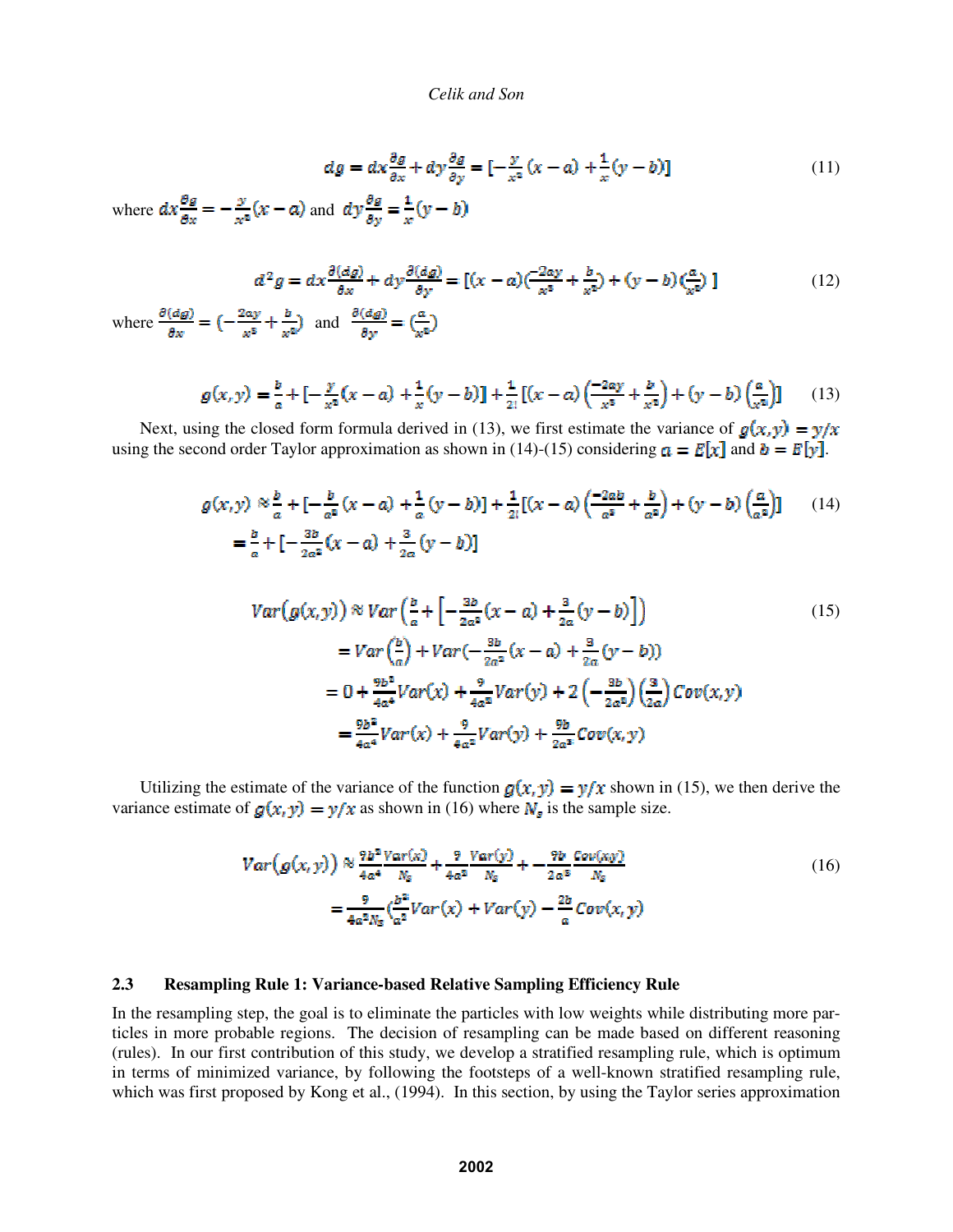for variance of the ratio estimates, we develop an improved stratified resampling rule which focuses on the ratio of  $Var_{\mathbf{f}}[\hat{\mu}_3]/Var_{\mathbf{g}}[\hat{\mu}_1]$  as a measure of relative efficiency between sampling from  $p(\mathbf{x})$  and  $f(\mathbf{x})$ . To this end, following the explanation given in (1)-(6), we obtain a closed formula relationship between  $Var_f[\hat{\mu}_3]$  and  $Var_p[\hat{\mu}_1]$  as derived in (17)-(22).

$$
Var_f[\hat{\mu}_3] = Var_f(\frac{\bar{z}}{\varpi}) \otimes \frac{9}{4\alpha^2 N_S}(\mu^2 Var_f(w) + Var_f(z) - 2\mu Cov_f(w, z))
$$
  
= 
$$
\frac{9}{4N_S}(\mu^2 Var_f(w) + Var_f(z) - 2\mu Cov_f(w, z))
$$
 (17)

where  $a = E_r[w] = 1$ .

$$
Cov_f(w, z) = E_f[wz] - E_f[w]E_f[z] = E_f[hw^2] - \mu = E_p[hw] - \mu
$$
  
=  $Cov_p(w, h) + \mu E_p[w] - \mu$  (18)

where  $h = h(x)$ .

$$
Var_f(z) = E_f[w^2h^2] - E_f^2[wh] = E_p[wh^2] - \mu^2
$$
\n(19)

$$
E_p[wh^2] \approx E_p[w]E_p^2[h] + \frac{1}{2}Var_p(h)(2E_p[w]) + Cov_p(w, h)(2E_p[h])
$$
  
=  $\mu^2 E_p[w] + Var_p(h)E_p[w] + 2\mu Cov_p(w, h)$  (20)

Then, in our estimate of the variance  $Var_f[\hat{\mu}_3]$ , the resultant equation becomes as in (21).

$$
Var_f[\hat{\mu}_3] \approx \frac{9}{4N_s} (Var_p(h)E_p[w] + \mu^2 (1 + Var_f(w) - E_p[w])
$$
\n
$$
= \frac{9}{4} (Var_p(\hat{\mu}_3)(1 + Var_f(w)))
$$
\n
$$
\text{where } \frac{Var_p(h)}{N_s} = Var_p(\hat{\mu}_1)], \text{ and } E_p[w] = E_f[w^2] = Var_f(w) + 1.
$$
\n(21)

Finally, the proposed estimate of the ratio of variances  $Var_{\vec{r}}[\hat{\mu}_3]$ , and  $Var_{\vec{r}}[\hat{\mu}_1]$  reduces to the following.

$$
\frac{Var_f[\hat{\mu}_s]}{Var_p[\hat{\mu}_i]} \approx \frac{9}{4} \left( 1 + Var_f(w) \right)
$$
 (22)

 Similar to the stratified resampling rule developed by Kong et al., (1994), the proposed improved stratified resampling rule does not involve  $h(x)$ . This makes the proposed estimation particularly useful as a measure of the relative efficiency of importance sampling. During importance sampling (e.g., within Sequential Monte Carlo algorithms), the effective sample size in the resampling stage is defined as below with  $Var<sub>F</sub>(w)$  being estimated by the sample variance of the standardized weights.

$$
\frac{N_S}{Var_f[i\omega_s]} \approx \frac{N_S}{\frac{9}{4}(1+Var_f(w))} = \frac{4N_S}{9(1+Var_f(w))}
$$
(23)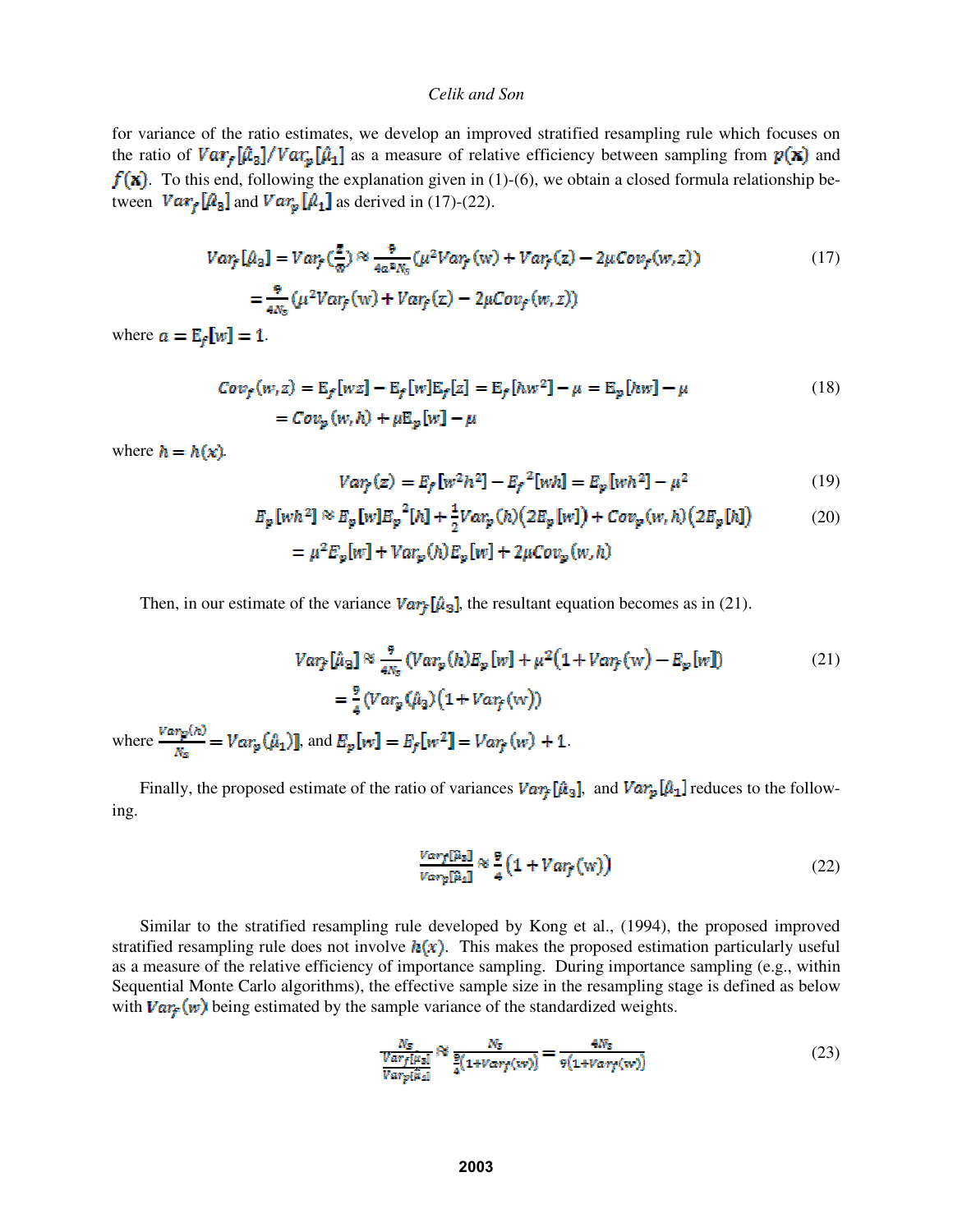#### **2.4 Resampling Rule 2: Bias-based Relative Sampling Efficiency Rule**

From the second order Taylor series expansion of  $g(x, y)$  for a point in the neighborhood of the point  $(a, b)$ , we obtain the approximation given in (24).

$$
g(x,y) = g(a,b) + \left[ (x-a)\frac{\partial}{\partial x} + (y-b)\frac{\partial}{\partial y} \right]g + \frac{1}{2!} \left[ (x-a)\frac{\partial}{\partial x} + (y-b)\frac{\partial}{\partial y} \right]^2 g + \cdots (24)
$$

Given our function,  $g(z, w) = z, w$ , we determine the first and second order derivates as shown below.

$$
\frac{\partial g(z,w)}{\partial z} = w, \quad \frac{\partial g(z,w)}{\partial w} = z, \frac{\partial^2 g(z,w)}{\partial z^2} = 0, \frac{\partial^2 g(z,w)}{\partial w^2} = 0, \frac{\partial^2 g(z,w)}{\partial w \partial z} = 1 \tag{25}
$$

Furthermore, the approximation of our function,  $g(z, w) = z, w$ , can be denoted as follows.

$$
g(z, w) \approx g(a, b) + b(z - a) + a(w - b) + \frac{1}{2}[2(z - a)(w - b)]
$$
  
= a.b + b(z - a) + a(w - b) + (z - a)(w - b) (w - b) (w - b)

Now, if we take the expectation of this function knowing that  $a = E<sub>g</sub>[z]$  and  $b = E<sub>g</sub>[w]$ , we obtain the general open form for the covariance.

$$
E_g[zw] = E_g[ab + b(z - a) + a(w - b) + (z - a)(w - b)]
$$
\n
$$
= ab + bE_g[z - a] + aE_g[w - b] + E_g[(z - a)(w - b)]
$$
\n
$$
= ab + bE_g[z] - ab + aE_g[w] - ab + E_g[(z - a)(w - b)]
$$
\n
$$
= E_g[z]E_g[w] + E_g[w]E_g[z] - E_g[z]E_g[w] + E_g[z]E_g[w] - E_g[z]E_g[w] + E_g[(z - a)(w - b)]
$$
\n
$$
= E_g[z]E_g[w] + E_g[(z - a)(w - b)]
$$
\n
$$
= E_g[z]E_g[w] + Cov_g(z, w)
$$
\n(27)

 Now, we switch to the notation used to determine our resampling rule as part of importance sampling. As mentioned earlier in (5), and repeated below is our variable of interest as the ratio of mean estimators.

$$
\hat{\mu}_3 = \frac{\sum_{s}^{N_S} h(\mathbf{x}^i) w'(\mathbf{x}^i)}{N_S} = \frac{\frac{1}{N_S} \sum_{1}^{N_S} h(\mathbf{x}^i) w(\mathbf{x}^i)}{\frac{1}{N_S} \sum_{1}^{N_S} w(\mathbf{x}^i)} = \frac{\bar{z}}{\bar{w}} \quad \text{where} \quad z = h(\mathbf{x}) w(\mathbf{x}) \tag{28}
$$

 The bias of the ratio estimator above can be determined as follows using the proofs from Koop (1951) and Koop (1976), respectively. It should be noted here that we used the letter  $f$  for our particular function of interest rather than  $g$ , which was used earlier to represent the more general derivations.

$$
Bias(z, w) = E_f[z(\frac{1}{w} - \frac{1}{E_f[w]})]
$$
\n(29)

$$
E_f[z(\frac{1}{w} - \frac{1}{E_f[w]})] = -\frac{1}{E_f[w]}Cov_f(\frac{z}{w}, w)
$$
\n(30)

Now, since  $E_f[w] = 1$ , the equation becomes as given in (31).

$$
E_f[z(\frac{1}{w} - \frac{1}{E_f[w]})] = -Cov_f(\frac{z}{w}, w)
$$
\n(31)

Provided  $z = hw$ , and  $E_f[w] = 1$ , our approximation of bias becomes as follows.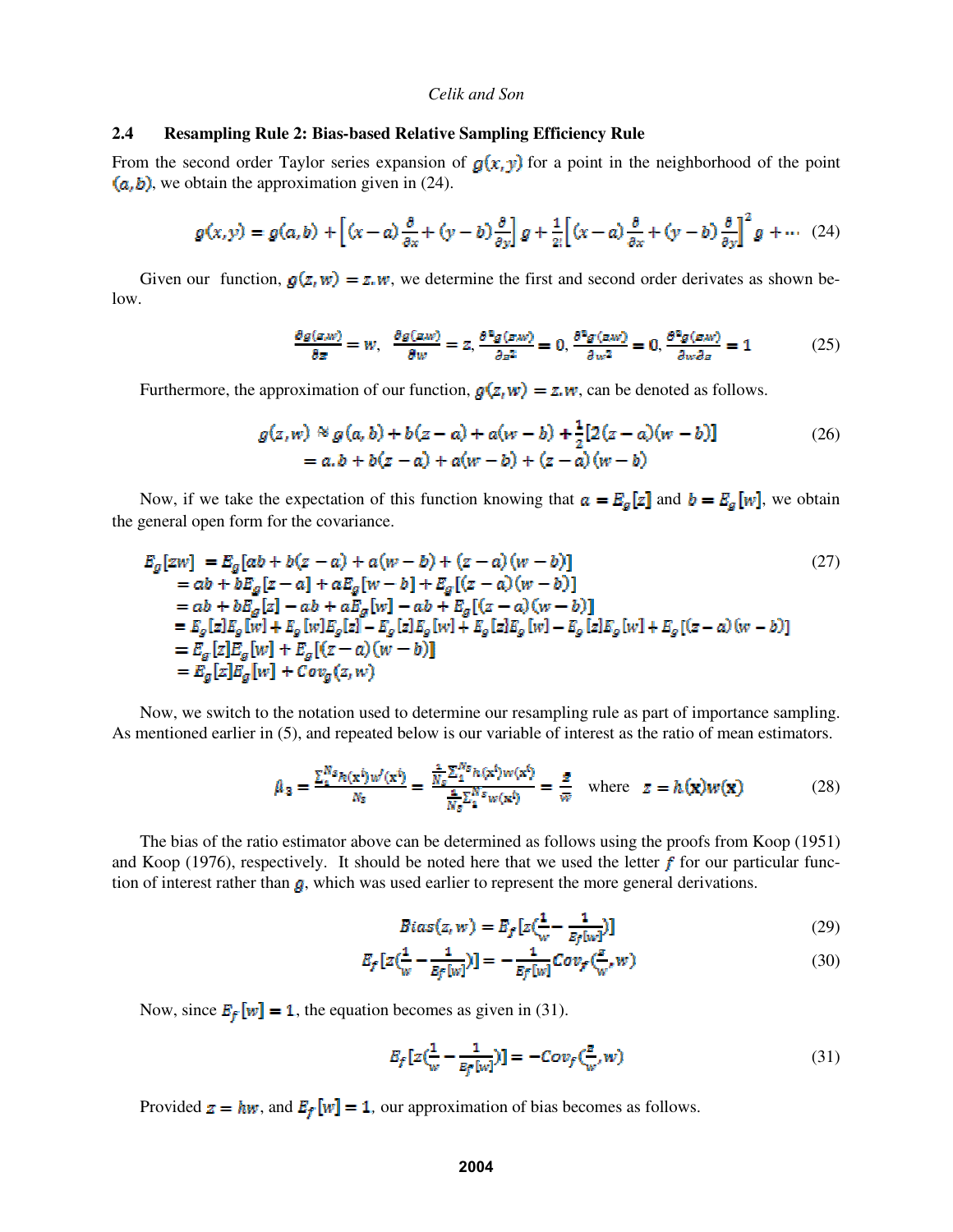$$
-Cov_f\left(\frac{s}{w}, w\right) = -E_f\left[\frac{s}{w}w\right] + E_f\left[\frac{s}{w}\right]E_f[w] = -E_f[hw] + E_f\left[\frac{hw}{w}\right] = -E_f[hw] + E_f[h]E_f[w] \quad (32)
$$

$$
= -Cov_f(h, w)
$$

 Therefore, the square of the bias, which is usually considered as part of the mean square error becomes as the following.

$$
[\text{Bias}(z, w)]^2 = [\text{Cov}_f(h, w)]^2 \tag{33}
$$

Finally, given a sample where w can be evaluated up to a constant, and  $Cov<sub>f</sub>(h, w)$  can be estimated by the sample covariance between the standardized weights and the distribution  $h$ , the bias based rule of effective sample size to be considered in the resampling stage of importance sampling becomes as the following.

$$
\frac{N_S}{[Cov_f(h, w)]^2} \tag{34}
$$

#### **2.5 Resampling Rule 3: Half Width-based Sampling Efficiency Rule**

Assuming that the initial sample size during the importance sampling is  $N_s^l$ ,  $(1 - \alpha)$  is the confidence level on  $\mu$  where  $0 \le \alpha \le 1$ ,  $\sigma_k$  is the desired half width,  $t_{n-1,1-\alpha/2}$  is the value of a t-score in a twotailed test with  $\alpha$ -value,  $n-1$  degrees of freedom using students *t*-distribution, and s is our current sample standard deviation, the probability of obtained values being in between the upper and lower control limits is given in (35).

$$
P\left(-t_{n-1,1-\alpha/2}\frac{s}{\sqrt{N_S}} \le \mu - \bar{x} \le t_{n-1,1-\alpha/2}\frac{s}{\sqrt{N_S}}\right) = 1 - \alpha \tag{35}
$$

The half width  $\sigma_{\bar{k}}$ , is then defined as  $\sigma_{\bar{k}} = t_{n-1,1-\alpha/2} s / \sqrt{N_s}$  when we replace  $z_{1-\alpha/2}$  with based on the fact that a *t*-distribution with infinitely-many degrees of freedom is a normal distribution. Now if we solve the half width formula given above for  $N<sub>s</sub>$ ,

$$
N_s = t_{n-1,1-\alpha/2}^2 \frac{s^2}{\sigma_h^2}
$$
 (36)

To this end, if  $N_s \le N_s$ , then no further action is required since we can estimate the mean  $\mu$  with a  $(1 - \alpha)$  confidence level using the current sample size. Otherwise if  $N_s > N'_s$ , then we will need to increase the sample size by  $N_s - N_s^t$  samples in order to reach the effective sample size. By the definition of half width,  $N_s \to \infty$  with probability 1 as  $\sigma_h \to 0$ . Assuming that the measurement errors are independent and identically distributed, if  $\sigma_h > 0$ , then  $P(N_s < \infty) = 1$  and  $\lim_{\sigma_h \to 0} P(\mu + \sigma_h \le \bar{x} \le \mu + \sigma_h) \ge 1 - \alpha$ . Hence, the confidence interval formed is asymptotically valid as  $\sigma_h$  reaches to zero.

## **3 EMPIRICAL RESULTS VIA SIMULATIONS**

In the previous sections, three different resampling rules have been discussed from three different statistical perspectives, where two new resampling rules (variance-based and bias-based relative sampling efficiency rules) were proposed, and one was revisited (half-width based sampling efficiency rule). Theoretical derivations have been also provided for the proposed rules as well as the revisited one. In this section, these three algorithms are compared against each other as well as against a resampling rule pro-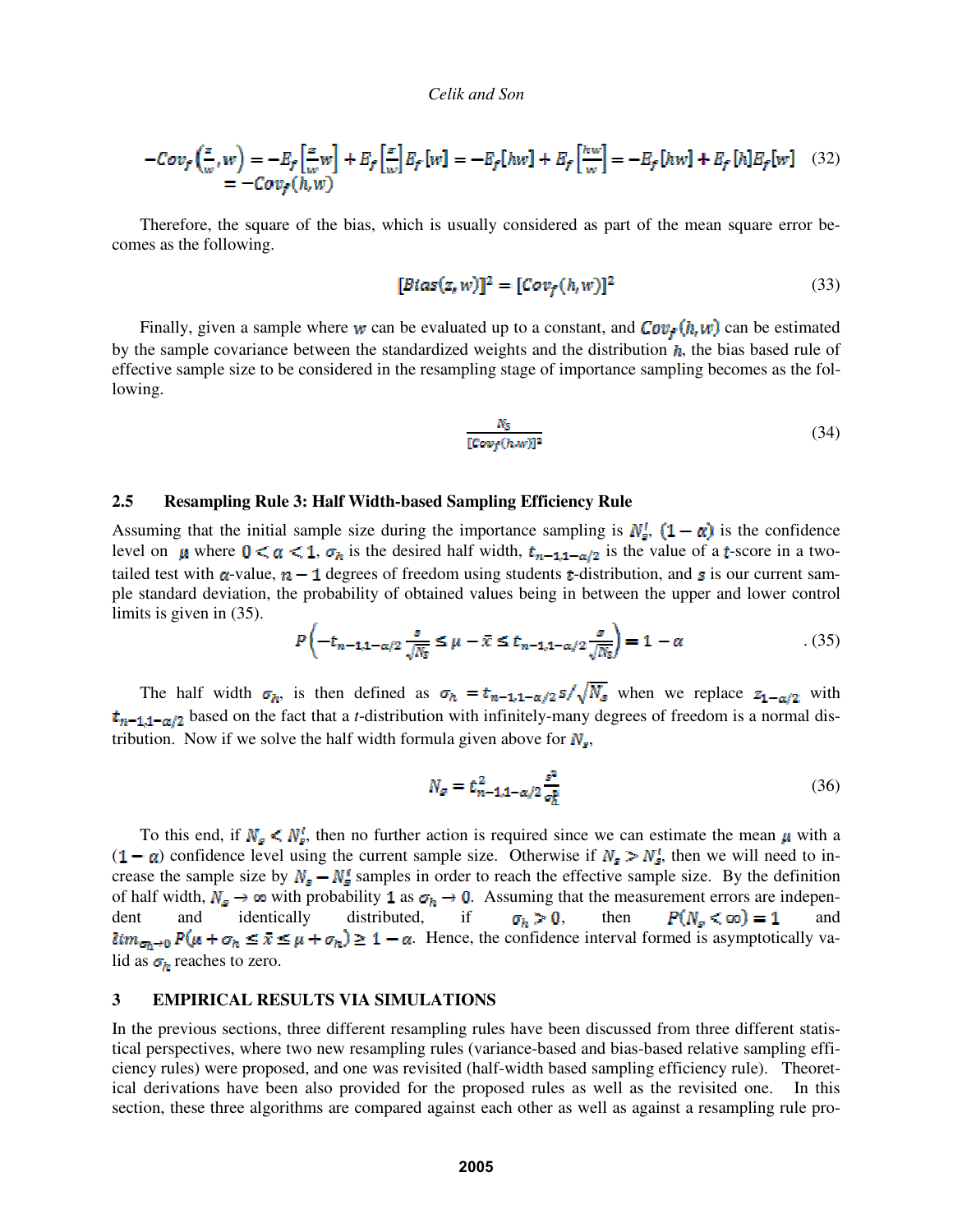posed by Kong et al., (1994) which we refer as "Kong rule" in terms of their resampling qualities (mean and variance of their root mean square errors) and computational effort (computation time). For this benchmarking, large scale supply chain simulations which have been built to represent a semiconductor manufacturing supply chain that is comprised of three echelons (wafer manufacturing fab, semiconductor manufacturing fab, and assembly and packaging fab) has been used. The status parameters sought in these simulations are "mean time between failures (MTBF) " for each machine in the considered shop floor (member) of this supply chain, where each shop floor includes at least hundred machines. These machines perform various operations such as diffusion, etch, photo, metals, and probe processes. By knowing the current system status (mean time between failures in this case), the final goal of the analysis is then to evaluate various preventive maintenance and part routing scheduling policies under various scenarios. All of the results shown in this section are obtained out of 30 replications of the same simulation with different seed values, where MTBF is the state parameter.

 Figures 2 and 3 show the results obtained for the resampling qualities in terms of mean and variance root mean square errors (RMSE) of their estimates. The proposed bias-based relative efficiency sampling rule is shown to be the least effective among all of the compared algorithms since the mean RMSE values recorded for this resampling rule is greater than that of all the others. Half-width based sampling efficiency rule, while performing slightly better than the proposed bias-based relative sampling efficiency rule, is outperformed by both the proposed variance-based relative sampling efficiency rule as well as the Kong rule. Even though, mean RMSE decreases as the sample size increases, regardless of the used resampling rule, the proposed variance-based relative sampling efficiency rule produces the smallest RMSE on average. Regarding variance of the recorded RMSE values, Kong rule produces the largest variance in its results up to a sample size of 1000, and after this sample size, recorded variances of RMSE values decrease dramatically, and even becomes smaller than that of both half-width and bias-based resampling rules. The proposed variance-based resampling rule on the other hand, depicts the smallest amounts of variances in RMSE in most of the cases. However, when the sample size is 200, half-width based resampling rule generates slightly lesser amount of variance in RMSE than that of variance-based resampling rule; and when the sample size is 1400, proposed bias-based resampling rule produces slightly lesser variance in RMSE when compared to the results of the same.



Figure 2: Mean of RMSE values for state estimates as a function of the number of particles for the supply chain simulation model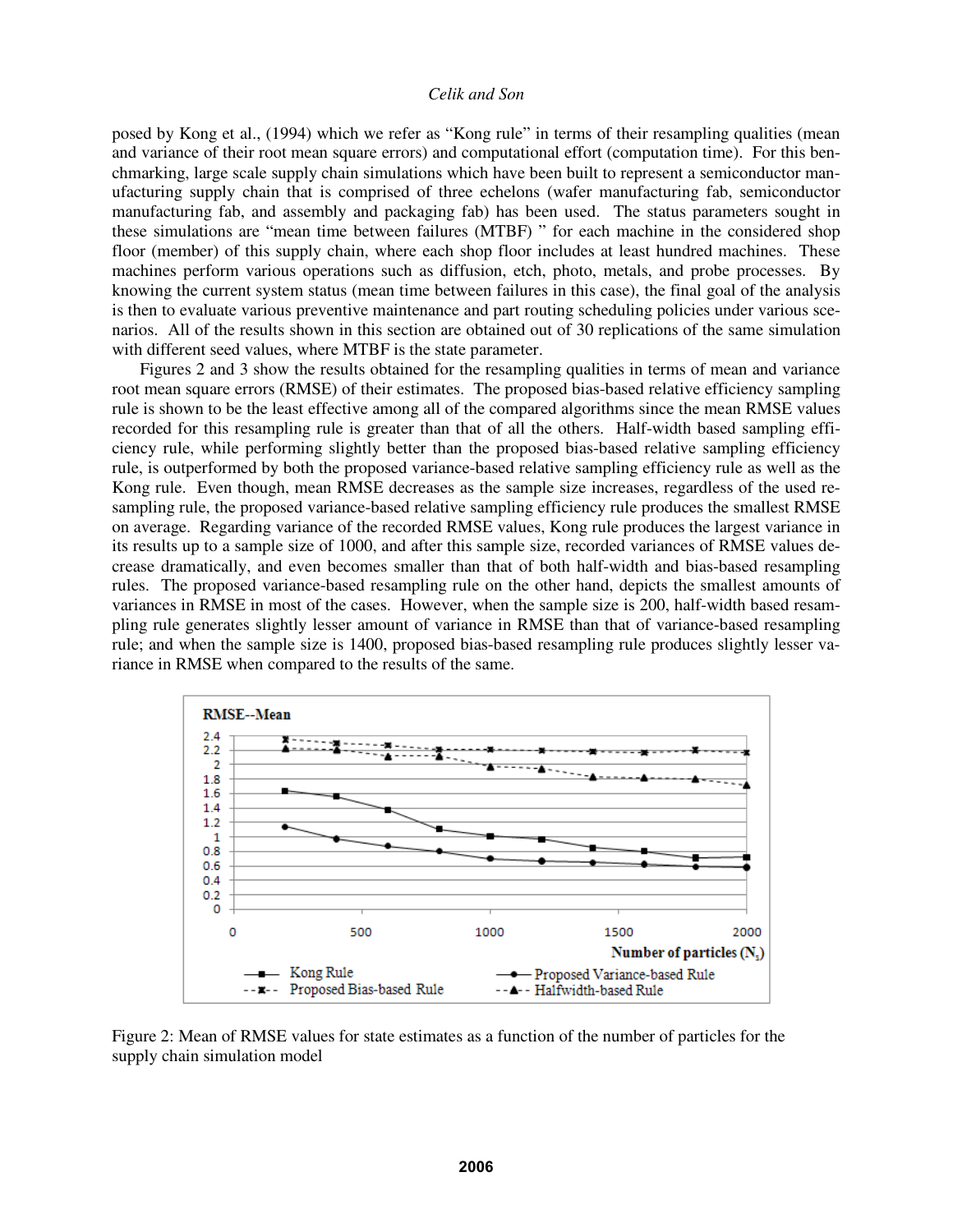



Figure 3: Variance of RMSE values for state estimates as a function of the number of particles for the supply chain simulation model

Based on the above results, the proposed bias-based relative sampling efficiency rule is not recommended for the cases where reasonable accuracy is necessary with a particle set size of less than 1000 due to computational resource unavailability. When the particle set size can be ranged between 1000 and 1500, the proposed bias based relative sampling efficiency rule can be selected over half-width based resampling rule as the former one results in smaller variances against very close mean values. On the other hand, the use of Kong rule might be risky as well when the sample set size is limited with 1000 particles, since the variance of the estimates are the highest among all the methods compared in this study. Overall, based on the estimation results plotted in this work, the proposed variance-based relative sampling rule is recommended to be employed in particle filtering algorithms, when the sample set size is upper bounded with 1000 particles, and the best possible accuracies are targeted with limited computational resources. When this limitation is relaxed up to 2000 particles, the difference between the Kong rule and the proposed variance-based relative sampling rule becomes minimum, hence both algorithms are equally recommended. It should be noted here that, the results obtained in this work is based on the simulation considered in this work, and the performance of the proposed variance-based relative sampling efficiency rule may involve even more significant computational savings while preserving accuracy in the system estimates when it is applied to the real-world supply chain control situation, that is greater in both scale and complexity. In addition, while the performance of the bias-based relative sampling rule is shown to be weak when compared to other methods, the performance of the methods combining these proposed rules may still outperform the individual rules. Future venues of this study will focus on the performance of these combined methods.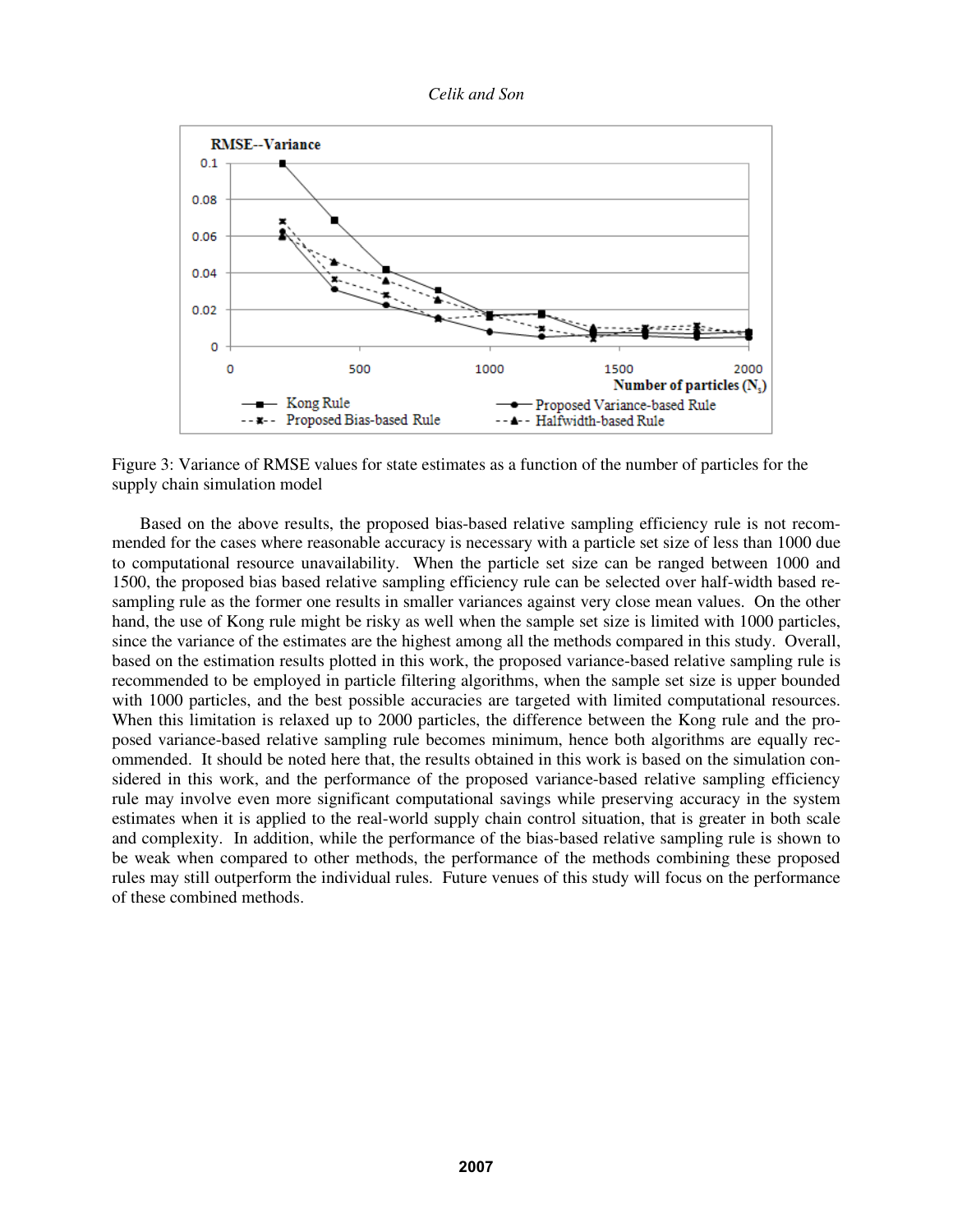

Figure 4: Computational effort required for different resampling rules as a function of the number of particles

 As part of the experiment in this work, the computational effort required for the algorithms are investigated by measuring the time required to perform resampling of weight sequences. Figure 4 shows the measured times each resampling algorithm requires. As can be seen from the same figure, the computational effort necessary for the implementation of these algorithms are directly related to the particle set size and not related to the selection of the resampling method since all of the rules discussed in this study have computational complexities of  $\mathcal{O}(N_s^2)$ , where  $N_s$  is the particle set size as mentioned earlier.

## **4 CONCLUSION AND FUTURE WORK**

In this study, three resampling rules have been discussed in order to be used within particle filtering algorithms from three different perspectives. Among them, two rules, the variance and bias-based relative efficiency rules, are the improved version of the rules existing in the literature, whereas one of them (halfwidth sampling efficiency rule)is revisited one existing in the literature. The proposed rules have been first derived theoretically and then benchmarked against the revisited half-width based resampling rule as well as widely known Kong rule using a supply chain simulation in terms of their resampling qualities and computational efficiencies. Results obtained from our simulation experiment show that the proposed variance based resampling rule outperforms all the other three algorithms including the proposed biasbased resampling rule in terms of the recorded mean RMSE values. When estimating the states of the large scale, dynamic and complex systems such as supply chains and target tracking, the utilization of this rule is recommended compared to the other three rules discussed in this work as part of particle filtering algorithms. This selection will enable better accuracy results via less number of particle set sizes, which in turn prevents the simulations from wasting computational efforts. The proposed variance-based relative sampling rule may result in even greater savings in terms of computational resources when applied to the real-world complex scenarios, where both the state estimation and the measurement are more timeconsuming and computationally challenging. Appropriate selection of the resampling rule is also critical in achieving desired accuracy levels in estimations when the number of samples those can be drawn is limited with the nature of the process. On the other hand, the performance of the proposed bias-based relative sampling rule was proven to be weak when compared to the other methods. However, the perfor-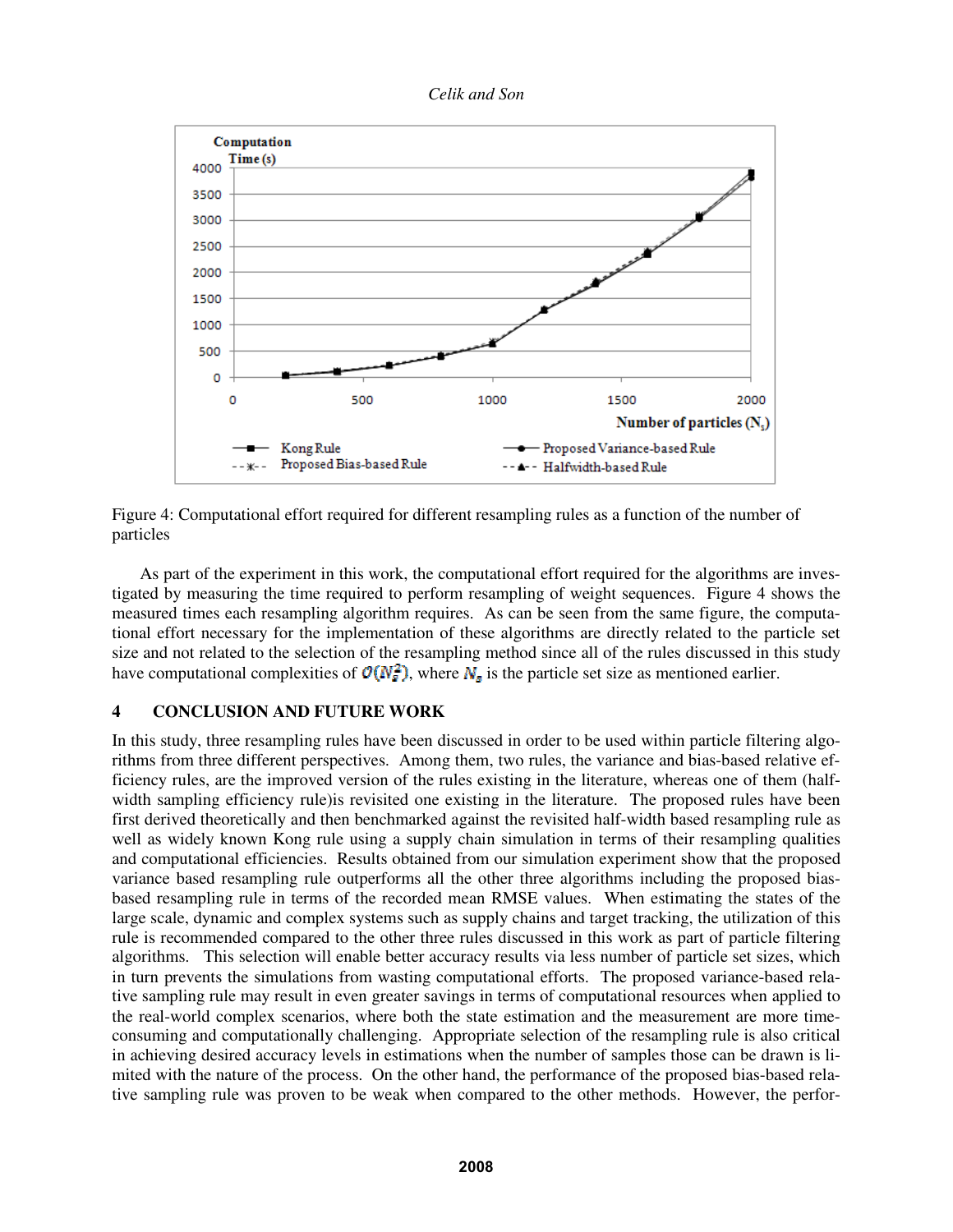mance of the methods combining two or more of the aforementioned rules (including the bias-based relative sampling rule) may still outperform the individual rules. Future venues of this research concerns itself with focusing on the performance of these blended resampling schemes. As all four of the discussed algorithms have complexities of  $\mathcal{O}(N_s^2)$ , they are equivalent when selection of the resampling is based solely on the computational effort.

## **REFERENCES**

- Anscombe, F.J. 1952. Large sample theory of sequential estimation. *Proceedings of the Cambridge Philosophical Society*, 48, 600-607.
- Arnaud, E. and Le Gland, F. 2009. SMC with adaptive resampling : large sample asymptotics, *Proceedings of the 2009 IEEE Workshop on Statistical Signal Processing*, Cardiff, August 31-September 3, 2009, 481-48.
- Bayraksan, G. 2005. Monte Carlo Sampling-Based Methods in Stochastic Programming, Dissertation Presented to the Faculty of the Graduate School of The University of Texas at Austin.
- Brasnett. P. L. Mihaylova, D. Bull, and N. Canagarajah. 2007. Sequential Monte Carlo Tracking by Fusing Multiple Cues in Video Sequences. Image and Vision Computing, Elsevier Science, 28 (1), 1217- 1227.
- Casarin, R. and D. Sartore. 2008. Matrix-State Particle Filter for Wishart Stochastic Volatility Processes, Discussion Paper (No: 0816), Dipartimento di Scienze Economiche, Università degli Studi di Brescia, Italy.
- Celik, N., and Y-J. Son. 2010. Sequential Monte Carlo-based Fidelity Selection in Dynamic-Data-Driven Adaptive Multi-Scale Simulations, *submitted to International Journal of Production Research*.
- Douc, R., and O. Cappe. 2005. Comparison of resampling schemes for particle filtering, *Proceedings of the 4th International Symposium on In Image and Signal Processing and Analysis*, 64-69.
- Doucet, A., N. De Freitas, and N. Gordon. 2001. Eds. Sequential Monte Carlo Methods in Practice, Springer, New York, 2001.
- Flury, T. and N. Shephard. 2008. Bayesian inference based only on simulated likelihood: Particle filter analysis of dynamic economic models, Report (No: 413), Department of Economics, University of Oxford, UK.
- Goodman, L. A., 1960, On the exact variance of products, *Journal of the American Statistical Association*, 55 (292), 708- 713.
- Guterman, M. M., and Z.H. Nitecki. 2006. Differential Equations-A First Course, Delhi:Indo American Books.
- Liu J.S., and R. Chen. 1998. Sequential Monte Carlo Methods for Dynamic Systems, Journal of the American Statistical Association, 93 (443), 1032-1044.
- Kitagawa, G. 1996. Monte Carlo filter and smoother for non-Gaussian nonlinear state space models, Journal of Computational and Graphical Statistics, 5, 1-25.
- Kong, A. 1992. A note on importance sampling using standardized weights, Technical Report, 348.
- Kong, A., J.S. Liu, and W.H. Wong. 1994. Sequential imputations and Bayesian missing data problems, Journal of American Statistical Association, 89, 278-288.
- Koop, J. C., 1951. A note on the bias of the ratio estimate, *Bulletin of the* International *Statistical Institute*., 21(2), 141-146.
- Koop, J. 1962. On upper limits to the difference in bias between two ratio estimates, *Metrika*, (5) 1, 145- 149.
- Meng, X.L. 1993. On the absolute bias ratio of ratio estimators, *Statistics and Probability Letters*, 18, 345-348.
- Patterson, D. 2008. The Delta method and applications, Report.
- Raj, D. 1964. A note on the variance of the ratio estimate, *Journal of the American Statistical Association*, 59 (307), 895- 898.